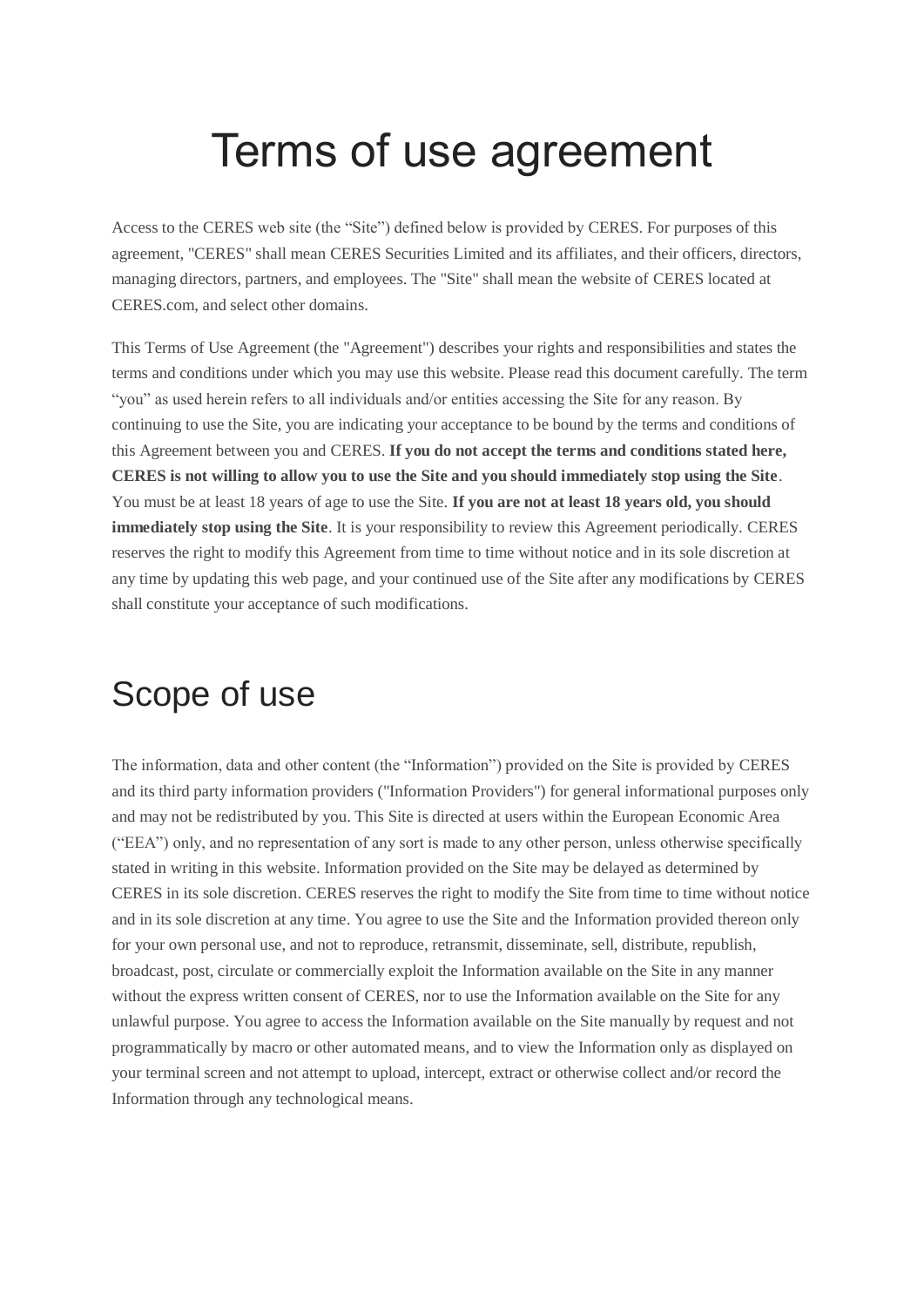#### Copyright and Intellectual Property Right **Ownership**

The Site, and all Information therein, contains material owned by either CERES or its Information Providers which is protected under copyright, trademark and other intellectual property laws. CERES and its Information Providers, as applicable, own the copyright to all Information and works of authorship on the Site. All trademarks, service marks, and logos used on the Site are the trademarks, service marks, or logos of CERES or its Information Providers, as applicable. In particular, CERES logo is a trademark of CERES and you may not use such names or logos without CERES's prior written consent. You agree that, other than the right to access the Site and view the Information contained on the Site under the terms and conditions set forth herein, you acquire no ownership, title, right or interest of any kind in or to the Site or any portion of any Information on the Site, and that all title, right and interest therein and thereto remains with CERES (and its Information Providers, as may be applicable). You may not copy any of the Information provided on the Site and must not copy these documents to any website.

#### Disclaimer of Warranties

No Information on the Site is intended (i) as investment, tax, accounting or legal advice, (ii) as an offer, recommendation or solicitation of an offer to sell or buy any security or any other financial instrument or to participate in any trading strategy, or (iii) as an endorsement, recommendation or sponsorship of any security or other financial instrument. Everything on the Site is provided "as is" without any representations or warranties of any kind (whether express or implied). To the fullest extent permissible under applicable law, CERES and its respective members, officers, directors, employees, Information Providers, suppliers, and agents (collectively, the "CERES Parties") hereby disclaim all representations and warranties, express, implied or statutory, including, without limitation, all implied warranties of title, non-infringement, merchantability, and fitness for a particular purpose, and all representations and warranties (1) relating to the adequacy, timeliness, accuracy or completeness of any Information on the Site, (2) that your use of the Site will be uninterrupted, error-free, or secure, (3) that defects will be corrected, or (4) that the Site or the servers on which the Site is hosted are free of viruses or other harmful components. You assume total responsibility and risk for your use of, or reliance on, the Site and any Information provided on the Site. Information contained on the Site is subject to change at any time without notice.

[The fact that CERES has made the data and services provided on this Web site available to you constitutes neither a recommendation that you enter into a particular transaction nor a representation that any product described on this Web site is suitable or appropriate for you. Many of the products described on this Web site involve significant risks, and you should not enter into any transactions unless you have fully understood all such risks and has independently determined that such transactions are appropriate for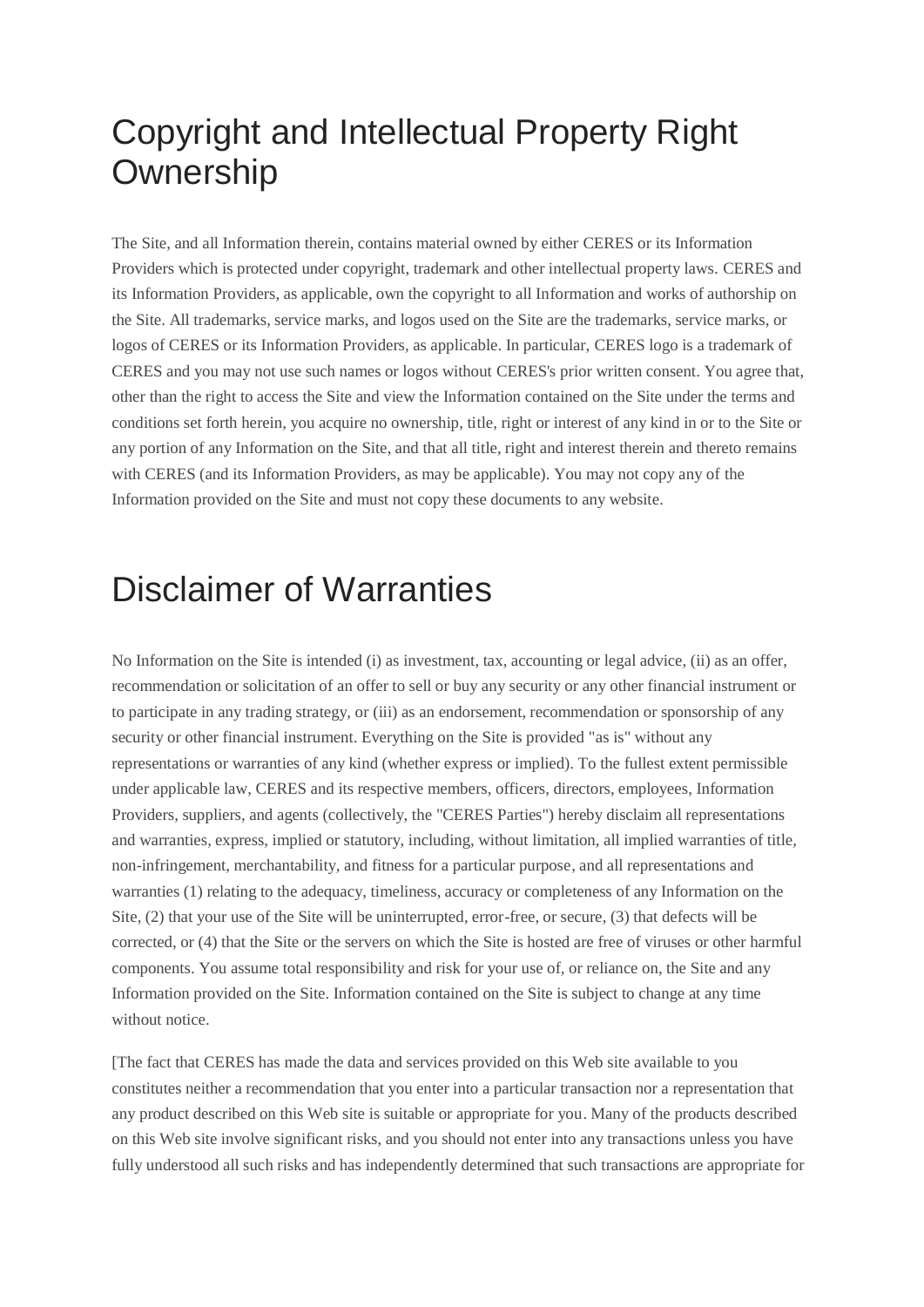you. Any discussion of the risks contained herein with respect to any product should not be considered to be a disclosure of all risks or complete discussion of the risks which are mentioned. You should neither construe any of the material contained herein as business, financial, investment, hedging, trading, legal, regulatory, tax, or accounting advice nor make this service the primary basis for any investment decisions made by or on behalf of you, your accountants, or your managed or fiduciary accounts, and you may want to consult your business advisor, legal, tax and accounting advisors concerning any contemplated transactions.

## Disclaimer of Damages and Limitation of **Liability**

To the fullest extent permitted by applicable law, no CERES Party shall be responsible or liable for any direct, indirect, incidental, consequential, special, exemplary, punitive or other losses or damages (including, but not limited to, damages for loss of profits, loss of business, use, data or other intangible damages, even if such party has been advised of the possibility of such damages), under any contract, tort (including, without limitation, negligence and strict liability) or other legal theory, howsoever caused, arising out of or relating in any way to the Site and/or any Information contained on the Site, or any errors or omissions therein, or your use of, or inability to use, or reliance on, the Site. Your sole remedy for dissatisfaction with the Site and/or Information contained on the Site is to stop using the Site. In the event that the foregoing disclaimer of liability is held to be invalid or unenforceable, you agree that the maximum cumulative aggregate liability of the CERES Parties to you for all damages, losses, and causes of action (whether in contract, tort (including, without limitation, negligence and strict liability), or otherwise) at any time shall be the aggregate cumulative amount paid by you to CERES at such time, if any, to access the Site.

#### **Indemnity**

You agree to indemnify, defend and hold harmless the CERES Parties from and against any claim, action or demand, including, without limitation, reasonable legal fees, made by any third party due to or arising out of your breach of this Agreement.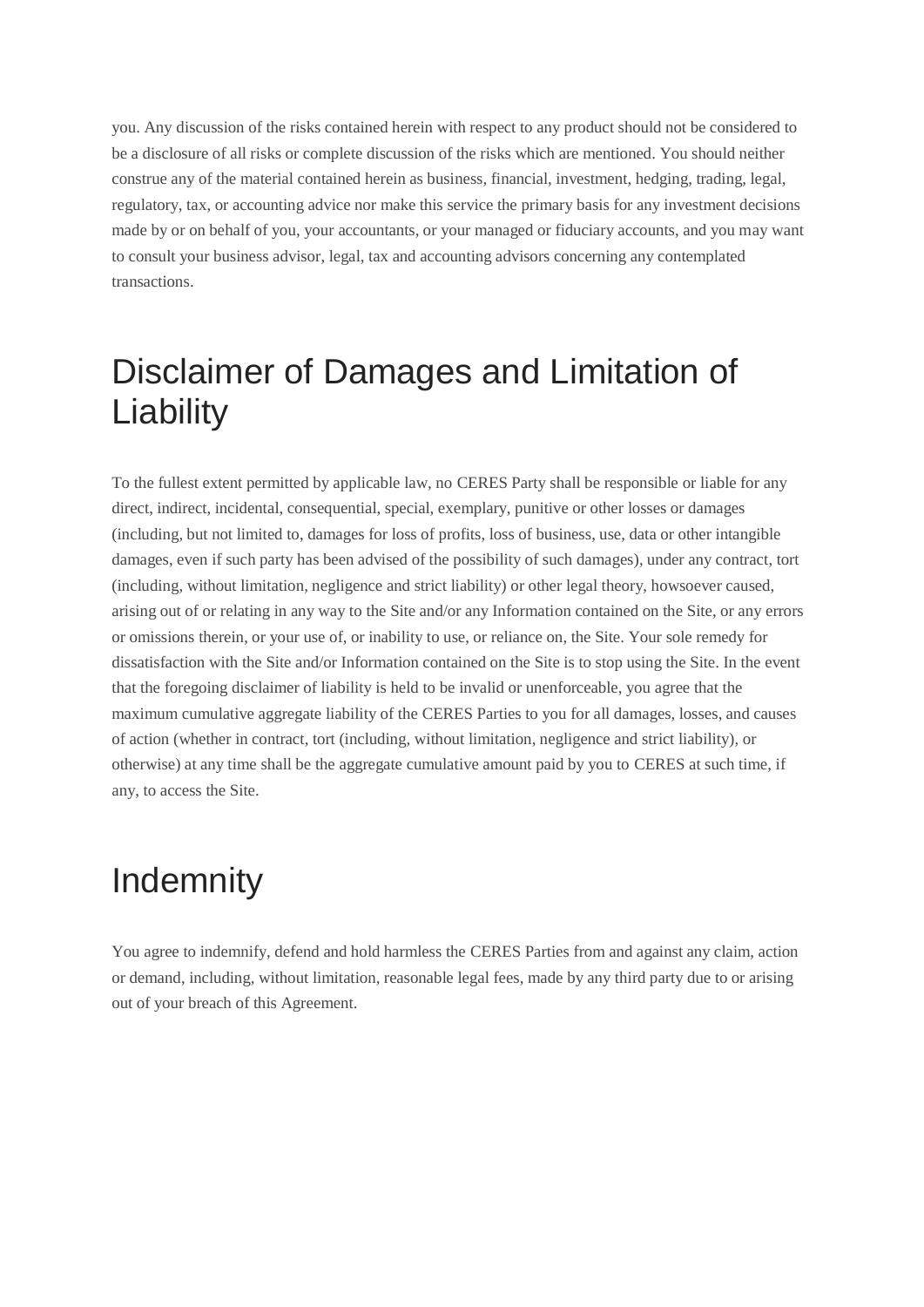## Jurisdictional Issues

CERES makes no representation that (i) materials on the Site are appropriate or available for use in other locations or (ii) that any products, instruments or services discussed on the Site are appropriate or available for use or sale in any jurisdiction. If you choose to access the Site from any location then you do so on your own initiative and at your own risk, and you are responsible for compliance with all applicable local laws. CERES reserves the right to limit the availability of the Site to any person, geographic area, or jurisdiction it desires, at any time and in its sole discretion.

#### Links to Other Websites

The Site may contain links to third-party internet websites or resources. These links are provided solely as a convenience to you and not an endorsement by CERES of the contents of such third-party websites. CERES neither controls nor endorses any such other websites, nor has it reviewed or approved any content that appears on such other websites. You acknowledge and agree that CERES shall not be held responsible for the legality, timeliness, accuracy, completeness or appropriate nature of any information, data or other content, advertising, products, or services located on or through any other third-party websites, nor for any loss or damages caused or alleged to have been caused by your use of, inability to use, or reliance on, any such content, information or data. If you decide to access a linked website, you do so at your own risk.

## **Privacy**

CERES's policy with respect to the collection and use of your personal information is set forth in its Privacy Policy. For more information please see Privacy policy document.

Use of Cookies: Cookies are files with small amount of data, which may include an anonymous unique identifier. Cookies are sent to your browser from a web site and stored on your computer's hard drive. You will be advised of Cookies during initial log in to the site. Like many sites, we may use "cookies" to collect information. You can instruct your browser to refuse all cookies or to indicate when a cookie is being sent. However, if you do not accept cookies, you may not be able to use some portions of our Site.